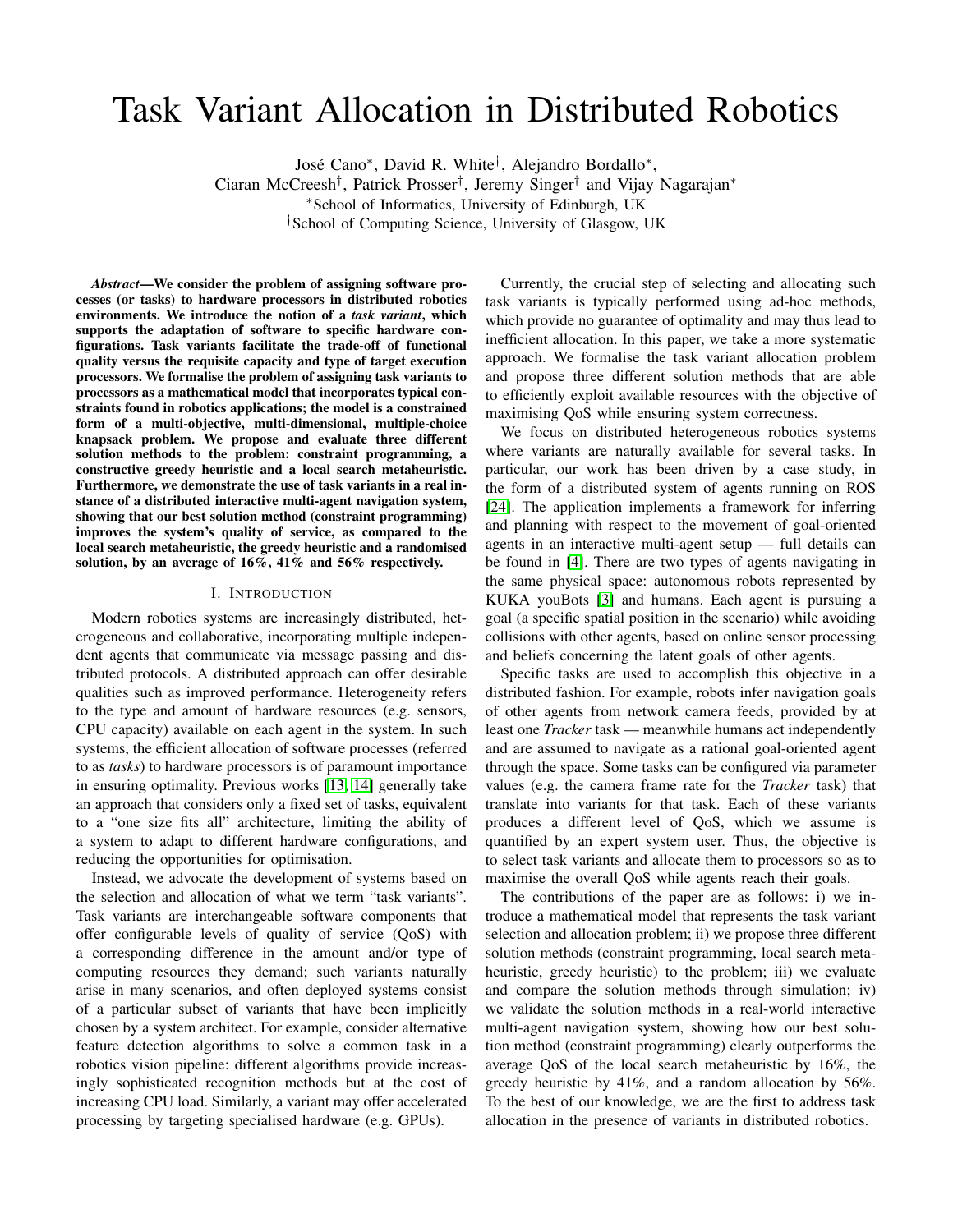## II. PROBLEM FORMULATION

<span id="page-1-5"></span>We now model the problem of task variant allocation in distributed robotics, in a general formulation that also applies to the specifics of our case study. We consider allocation as a constrained type of multi-objective, multi-dimensional, multiple-choice knapsack problem. Whilst instances of these three problems are individually common in the literature [\[11,](#page-8-5) [18\]](#page-8-6), the combination is not. In addition, we allow for a number of unusual constraints describing task variants that distinguish this formulation from previous work (e.g. the specific type of hardware required to run a variant).

Our formulation of the problem divides cleanly into three parts: the *software* architecture of the system, including information about task variants; the *hardware* configuration that is being targeted as a deployment platform; and the constraints and goals of task *selection and allocation*, which may be augmented by a system architect.

## <span id="page-1-2"></span>*A. Software Model*

A software architecture is defined by a directed graph of tasks,  $(T, M)$  where the set of tasks  $T = \{\tau_1 \dots \tau_n\}$  and each task  $\tau_i$  is a unit of abstract functionality that must be performed by the system. Tasks communicate through message-passing: edges  $m_{i,j} = (\tau_i, \tau_j) \in M \subseteq T \times T$  are weighted by the 'size' of the corresponding message type, defined by a function  $S: m_{i,j} \to \mathbb{N}$ ; this is an abstract measure of the bandwidth required between two tasks to communicate effectively.

Tasks are fulfilled by one or more *task variants*. Each task must have at least one variant. Different variants of the same task reflect different trade-offs between resource requirements and the QoS provided. Thus a task  $\tau_i$  is denoted as set of indexed variants:  $\tau_i = \{v_1^i \dots v_n^i\}$ . For convenience, we define  $V = \bigcup_i \tau_i$ , such that V is the set of all variants across all tasks. For simplicity, we make the conservative assumption that the maximum message size for a task  $\tau_i$  is the same across all variants  $v_j^i$  of that task, and we use this maximum value when calculating bandwidth usage for any task variant.

A given task variant  $v_j^i$  is characterised by its processor utilisation and the QoS it provides, represented by the functions  $U, Q : v_j^i \to \mathbb{N}$ . The utilisation of all task variants is expressed normalised to a 'standard' processor; the capacity of all processors is similarly expressed. QoS values can be manually (Section [V-A\)](#page-4-0) or automatically generated (future work), although this is orthogonal to the problem addressed.

# *B. Hardware Model*

The deployment hardware for a specific system is modelled as an undirected graph of processors,  $(P, L)$  where the set of processors  $P = \{p_1 \dots p_n\}$  and each processor  $p_k$  has a given processing capacity defined by a function  $D: p_k \to \mathbb{N}$ . A bidirectional network link between two processors  $p_k$  and  $p_m$  is defined as  $l_{k,m} = (p_k, p_m) \in L \subseteq P \times P$ , so that each link between processors will support one or more message-passing edges between tasks. The capacity of a link is given by its maximum bandwidth and is defined by a function  $B: l_{k,m} \rightarrow \mathbb{N}$ . If in a particular system instance multiple

processors share a single network link, we rely on the system architect responsible for specifying the problem to partition network resources between processors, such as simply dividing it equally between processor pairs.

### <span id="page-1-0"></span>*C. Selection and Allocation Problem*

The problem hence is to find a partial function  $A: V \rightarrow$ P, that is, an assignment of task variants to processors that satisfies the system constraints (i.e. a *feasible* solution), whilst maximising the QoS across all tasks, and also maximising efficiency (i.e. minimising the average processor utilisation) across all processors. As A is a partial function, we must check for domain membership of each task variant, represented as  $dom(A)$ , to determine which variants are allocated.

We assume that if a processor is not overloaded then each task running on the processor is able to complete its function in a timely manner, hence we defer the detailed scheduling policy to the designer of a particular system.

<span id="page-1-3"></span>An optimal allocation of task variants,  $A^*$ , must maximise the arithmetic mean of QoS across all tasks (the global QoS):

$$
max \quad 1/n_{tasks} \sum_{v_j^i \in dom(A)} Q(v_j^i) \tag{1}
$$

<span id="page-1-4"></span>Whilst minimising the average utilisation across all processors *as a secondary goal*:

$$
min \quad 1/n_{proc} \sum_{p_k \in P} \sum_{v_j^i \in dom(A): A(v_j^i) = p_k} U(v_j^i) \tag{2}
$$

Exactly one variant of each task must be allocated:

$$
\forall \tau_i \in T, \ \forall v_j^i, v_k^i \in \tau_i : \\
(v_j^i \in dom(A) \land v_k^i \in dom(A)) \implies j = k \quad (3)
$$

The capacity of any processor must not be exceeded:

<span id="page-1-1"></span>
$$
\forall p_k \in P : \left( \sum_{v_j^i \in dom(A) : A(v_j^i) = p_k} U(v_j^i) \right) \le D(p_k) \tag{4}
$$

The bandwidth of any network link must not be exceeded:

$$
\forall l_{q,r} \in L: \left( \sum_{i: A(v_j^i) = p_q} \sum_{k: A(v_l^k) = p_r} S(m_{i,k}) + S(m_{k,i}) \right) \le B(l_{q,r})
$$
\n(5)

In addition, *residence constraints* restrict the particular processors to which a given task variant  $v_j^i$  may be allocated, to a subset  $R_j^i \subseteq P$ . This is desirable, for example, when requisite sensors are located on a given robot, or because specialised hardware such as a GPU is used by the variant:

$$
v_j^i \in dom(A) \implies A(v_j^i) = p_k \in R_j^i \tag{6}
$$

*Coresidence constraints* limit any assignment such that the selected variants for two given tasks must always reside on the same processor. In practice, this may be because the latency of a network connection is not tolerable. The set of coresidence constraints is a set of pairs  $(\tau_i, \tau_k)$  for which:

$$
\forall v_j^i \in \tau_i, \forall v_l^k \in \tau_k : (v_j^i \in dom(A) \land v_l^k \in dom(A))
$$
  

$$
\implies A(v_j^i) = A(v_l^k) \quad (7)
$$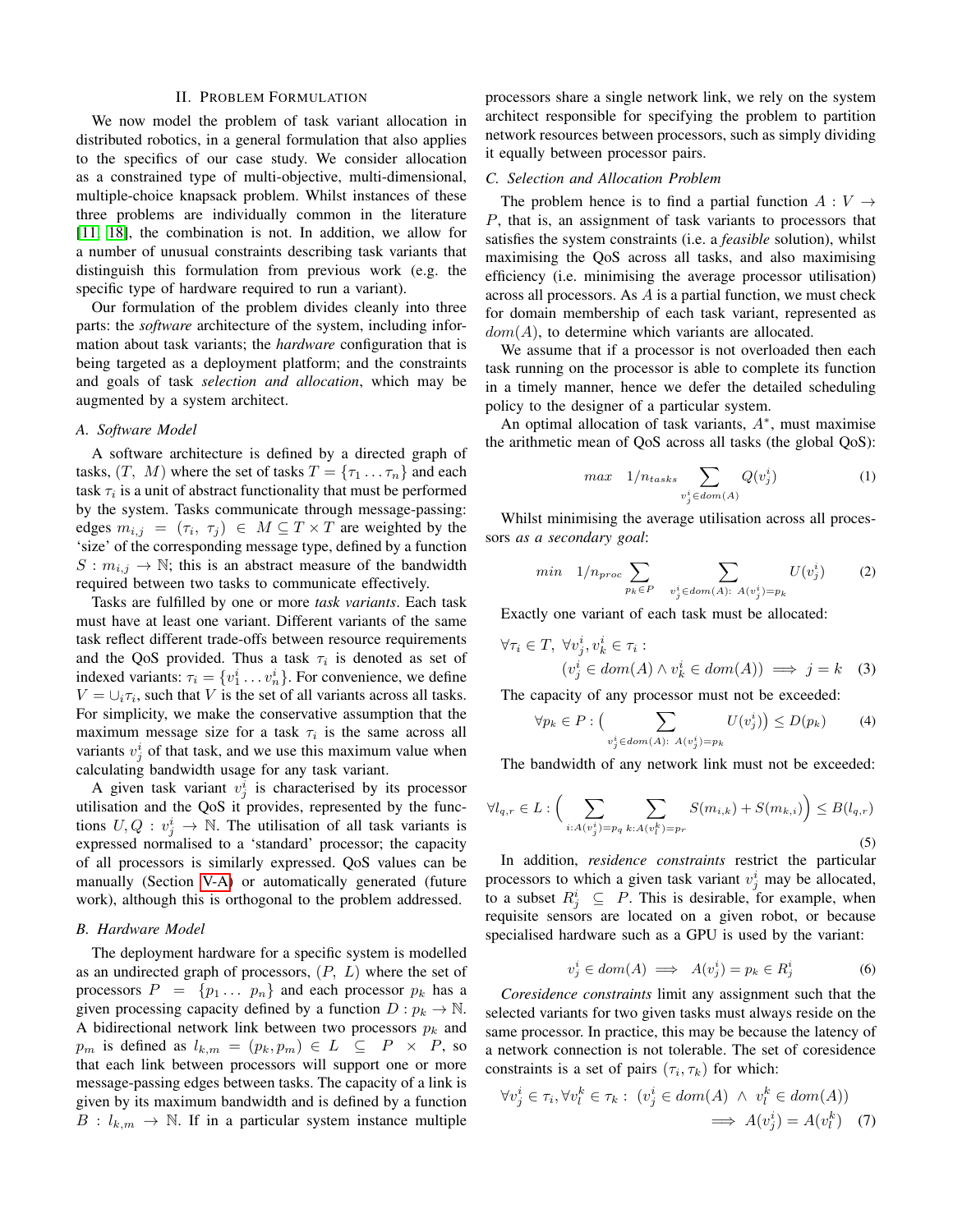## III. SOLUTION METHODS

We now propose and describe our three different centralised approaches to solving the problem of task variant allocation: constraint programming (CP), a greedy heuristic (GH), and local search metaheuristic (LS). These are three broadly representative search techniques from diverse families of solution methods, as outlined by Gulwani [\[9\]](#page-8-7).

# *A. Constraint Programming*

We expressed the problem in MiniZinc 2.0.11 [\[21\]](#page-8-8), a declarative optimisation modelling language for constraint programming. A MiniZinc model is described in terms of variables, constraints, and an objective. Our model has a variable for each variant, stating the processor it is to be assigned to; since we are constructing a partial mapping, we add a special processor to signify an unassigned variant. Matrices are used to represent the bandwidth of the network and the sizes of messages exchanged between tasks. The model along with the source code can be found online [\[26\]](#page-8-9).

Most constraints are a direct translation of those in Section [II-C](#page-1-0) although the constraint given by Equation [3](#page-1-1) is expressed by saying that the sum of the variants allocated to any given task is one — this natural mapping is why we selected MiniZinc, rather than (for example) encoding to mixed integer programming. The development of a model that allows MiniZinc to search efficiently is key to its success, and we spent some time refining our approach to reduce solution time.

There are two objectives to be optimised, and we achieve this by implementing a two-pass method: first the QoS objective is maximised, we parse the results, and then MiniZinc is re-executed after encoding the found optimal value as a hard constraint whilst attempting to minimise processor utilisation.

The full model is too large to list here, but to give a flavour, we show our variables, a constraint, and the first objective:

```
array[1..nVariants] of
 var 0..nProcessors: assignments;
constraint forall (p in 1..nProcessors) (
    sum([if assignments[v] == p
         then utilisations[v]
         else 0
         endif
        | v in 1..nVariants])
      <= capacities[p]);
solve maximize sum(
  [if assignments[v] != 0
  then qos[v]
   else 0
  endif
   | v in 1..nVariants]);
```
MiniZinc allows instance data to be separated from the model. Part of a data file looks like this:

```
nProcessors = 3;
capacities = [ 100, 100, 223 ];
links = [ -1, 17745, 17676
             | 17745, -1, 17929| 17676, 17929, -1 |];
```
To solve instances, we used the *Gecode* [\[7\]](#page-8-10) constraint programming toolkit, which combines backtracking search with specialised inference algorithms. We used the default search rules, and only employ standard toolkit constraints.

It addition to being used as an exact solver, *Gecode* can also run in *anytime* fashion, such that it reports the best solution found so far. Our system reports both the increasingly better solutions produced during the run and any globally optimal result, where found. In our evaluation we consider both the standard mode, which returns the global optimum after an unrestricted runtime (Section [V-C\)](#page-5-0), and also this anytime mode that returns the best result found so far (Section [V-E\)](#page-6-0).

# *B. Greedy Heuristic*

Our second solution method is a non-exact greedy algorithm that uses a heuristic developed from an algorithm originally designed for solving a much simpler allocation problem [\[5\]](#page-8-11). The procedure is described in Algorithm [1,](#page-2-0) and attempts to obey constraints, then allocate the most CPU intensive tasks possible to those processors with the greatest capacity.

## <span id="page-2-0"></span>Algorithm 1 Greedy Heuristic

- 1:  $P_{max}$  = sort *processors* by max capacity
- 2:  $T_{max}$  = sort tasks by max variant size
- *# Allocate variants with residency constraints*
- 3: for task in  $T_{max}$  do
- 4:  $V_{min}$  = sort *variants* of task by min variant size
- 5: for variant in  $V_{min}$  do
- 6: if variant has residency constraints AND task has no *variant* assigned then
- 7: Allocate *variant* to *processor* from  $R_{variant}^{task}$ *# Allocate variants with coresidency constraints*
- 8: for  $task$  in  $T_{max}$  do
- 9: if task has coresidency constraints AND task has no variant assigned then
- 10: Allocate smallest variant to processor from  $P_{max}$ *# Allocate remaining variants*
- 11: for task in  $T_{max}$  do
- 12: **if** task has no variant assigned then
- 13: Allocate smallest *variant* to *processor* from  $P_{max}$ *# Upgrade variants where possible*
- 14: for task in  $T_{max}$  do
- 15: **if** sufficient *capacity* in assigned *processor* then
- 16: Allocate larger variant of task
- 17: if all  $tasks$  assigned then
- 18: return allocation

First, the smallest task variants with residency constraints are allocated to processors, beginning with the largest processor if the subset  $R_j^i$  for a given task variant  $v_j^i$  contains more than one element. Next, the smallest variants of any tasks with coresidency constraints are assigned selecting processors from  $P_{max}$ . Then, the smallest variants of any remaining, unallocated, tasks are allocated, again preferring processors with more capacity. Finally, the algorithm attempts to substitute smaller variants with larger ones on the same processor. Note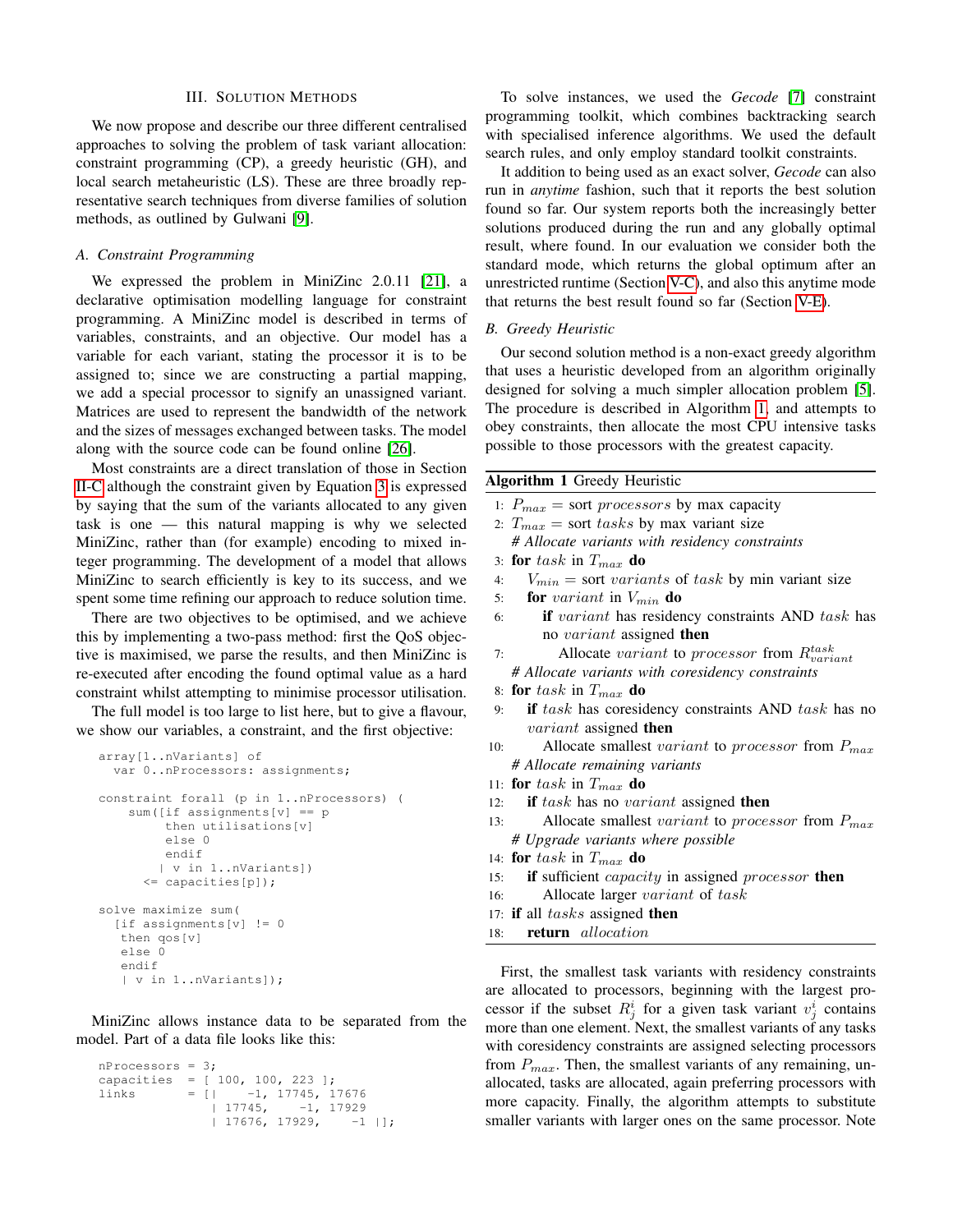that the way in which the next processor (from  $R_j^i$ ,  $P_{max}$ ) or variant is selected must also ensure that allocations will not result in a violation of any previously satisfied constraints.

Also note that the greedy heuristic is not guaranteed to find a solution, but if it finds one it is always feasible, i.e. satisfies the system constraints. The ability to provide solutions is greatly determined by any residency and coresidency constraints.

## *C. Local Search Metaheuristic*

The third algorithm we propose is a simple local search metaheuristic employing random restarts. The process is described by Algorithm [2.](#page-3-0) Initially, a random assignment is generated by allocating a random variant for each task to a random processor, and all choices are made uniformly random. There is no guarantee a randomly generated allocation will satisfy the constraints of the model, and indeed the search algorithm is not guaranteed to find a feasible solution in general. As there is no way to determine if the global optimum has been found, the algorithm continues to search the space of assignments until a given timeout is reached. The search may find a local optimum, in which case a random restart is used to explore other parts of the search space (lines 6-7).

<span id="page-3-0"></span>

| <b>Algorithm 2</b> Local Search Metaheuristic |                                                 |  |  |  |  |
|-----------------------------------------------|-------------------------------------------------|--|--|--|--|
|                                               | 1: $current \leftarrow random assignment$       |  |  |  |  |
|                                               | 2: while time $\langle$ time out do             |  |  |  |  |
| 3:                                            | for <i>n</i> in neighbours( <i>current</i> ) do |  |  |  |  |
| 4:                                            | if $n$ is superior to <i>current</i> then       |  |  |  |  |
| 5:                                            | $current \leftarrow n$                          |  |  |  |  |
| 6:                                            | if no improvement then                          |  |  |  |  |
| 7:                                            | $current \leftarrow random assignment$          |  |  |  |  |
|                                               |                                                 |  |  |  |  |

The neighbourhood of a solution in the space of allocations is defined as all those solutions that can be generated by substituting another variant of the same task for one already allocated, or by moving a single variant to a different processor. In order to determine if one solution is preferable to another, a priority ordering amongst the constraints and objectives is established, in order of importance:

- 1) No processors should be overloaded.
- 2) The network should not be overloaded.
- 3) Residency constraints must be satisfied.
- 4) Coresidency constraints must be satisfied.
- 5) Average QoS per task should be maximised.
- 6) Average free capacity per CPU should be maximised.

A solution is feasible if the first four constraints are satisfied, after which the search will try to optimise QoS and then reduce processor utilisation to free up capacity. This priority ordering method is preferred over the alternative of a *weighted sum objective*, an approach found elsewhere in the literature [\[17\]](#page-8-12). Weighted sum approaches require the user to define numerical relationships between objectives and constraints, which is a somewhat inelegant approach to this problem. For the same reason, we prefer local search over *simulated annealing* [\[25\]](#page-8-13), an algorithm we also experimented with, which relies on a numerical gradient in the constrained objective space.

<span id="page-3-1"></span>

Fig. 1: Case study software architecture, composed of one *Tracker* instance per camera, one instance of each task in the *Robot domain* per robot, and one *Experiment* instance for the complete system.

#### IV. EXAMPLE CASE STUDY

<span id="page-3-2"></span>Our case study serves as a specific instantiation of the general model presented, with which we can test our algorithmic solutions in a real system. We first present a "baseline" instance of the system, consisting of a single robot, person, server and camera. This simplified configuration illustrates the system components and the constraints imposed on them. Each agent (robot or human) is pursuing a spatial goal. The application's overarching QoS metric is a combination of essential requirements (e.g. avoid collisions between agents, minimise travel time to reach target goals), as well as more sophisticated preferences (e.g. minimise close-encounters and hindrance between navigating agents, minimise the time taken to infer the true agent goal). Therefore, task variants must be selected and allocated across available processors with the objective of optimising global QoS based on the selected variants' individual QoS values.

#### <span id="page-3-3"></span>*A. Software Architecture*

Figure [1](#page-3-1) shows a high-level diagram representing the software architecture of the case study. It is composed of multiple tasks and their message connections. In the figure, connections are labelled with message frequencies, which can be obtained from the maximum bandwidth requirement described in Section [II-A.](#page-1-2) The QoS values for the variants of a given task represent the proportional benefit of running that task variant; a variant that has a higher QoS, however, would typically incur a higher CPU usage. We rely on an expert system user to estimate QoS values for task variants.

We now describe for each task in our case study, the corresponding variants (see Table [I](#page-5-1) for details):

- *Tracker*: A component of a distributed person tracking algorithm that fuses multiple-camera beliefs using a particle filter. The variants for this task are based on the input image resolution and the output frame rate given a fixed number of cameras. The higher the output frame rate the more accurate the tracking.
- *Experiment*: A small synchronous task that coordinates all robots taking part in the experiment.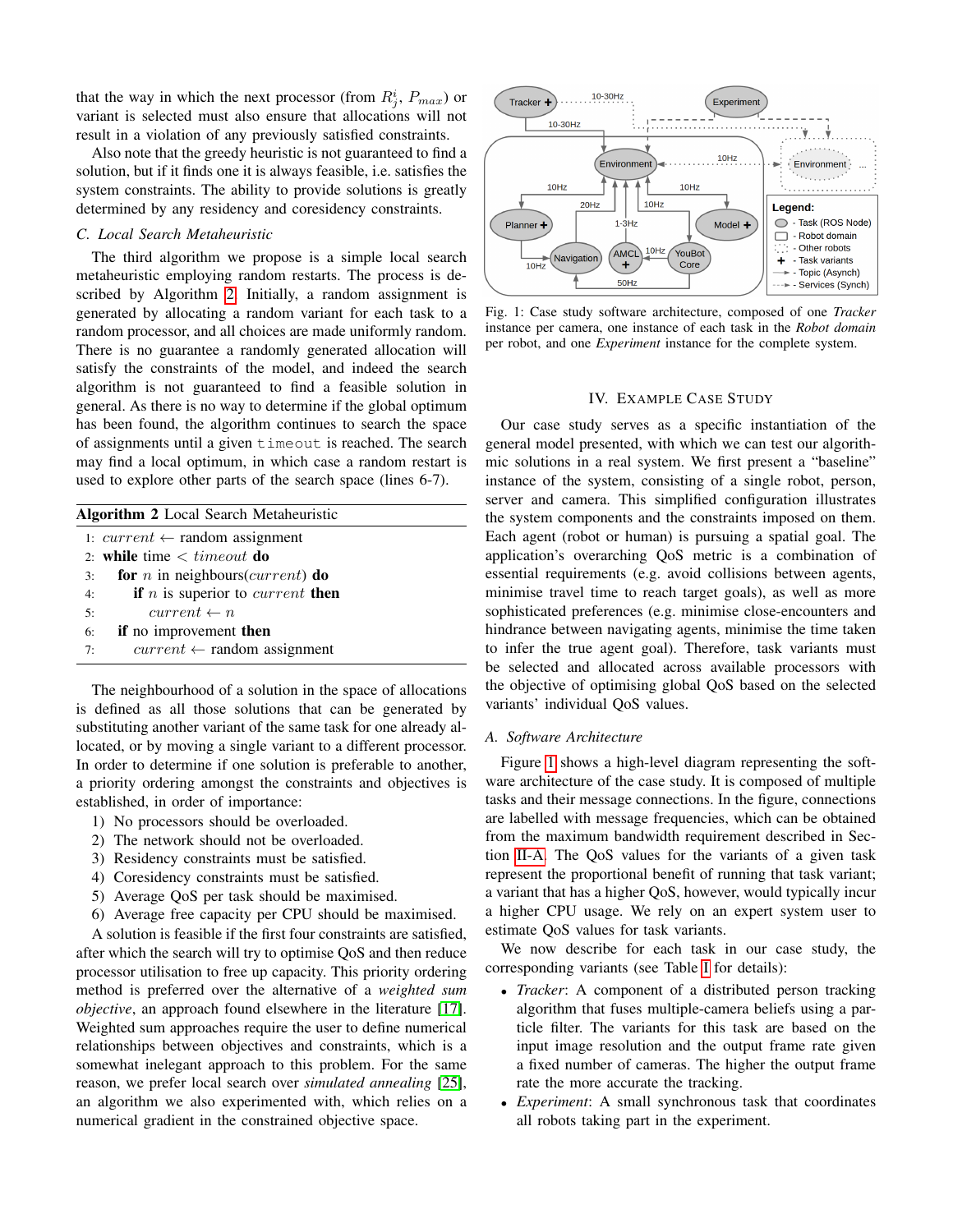- *Environment*: A local processing task required by each robot. This task combines information generated by the local robot, other robots, and elsewhere in the system (i.e. *Tracker*, *Experiment*).
- *Model*: An intention-aware model for predicting the future motion of interactively navigating agents, both robots and humans. The variants for this task are based on the number of hypothetical goals considered given a fixed number of agents. A higher number of modelled agent goals will lead to more accurate goal estimates.
- *Planner*: Generates an interactive costmap, which predicts the future motion of all agents with relation to other agents' motion given their inferred target goals. This costmap is used by the *Navigation* task for calculating the trajectory to be executed.
- *AMCL*: A task performing localisation relying on laser data and a known map of the environment [\[23\]](#page-8-14). The variants of this task vary with the number of particles the monte-carlo localisation may use during navigation, since a larger number increases localisation robustness and accuracy in environments populated with other moving obstacles. We assume the robot moves on average at the preferred speed of 0.3m/s (min 0.1m/s, max 0.6m/s).
- *Navigation*: This task avoids detected obstacles and attempts to plan a path given the interactive costmap of the agents in the environment, ultimately producing the output velocity the robot platform must take. The variants of *Navigation* depend on the controller frequency, that is, the number of times per second the task produces a command velocity. The higher the frequency, the more reactive and smooth the robot navigation becomes.
- *YouBot Core*: A core set of ROS packages and nodes that enable the robot to function, for example etherCAT motor connectivity, internal kinematic transformations, and a laser scanner sensor. This task must always run in the corresponding robot (a residence constraint).

Finally, it is critical that a robot can execute all of its own tasks, even if only using the least computationally demanding variants. Those tasks are represented within the robot namespace in Figure [1.](#page-3-1) This is essential to ensure a continued service in periods of network outage, albeit at lower levels of QoS.

# *B. Hardware Architecture*

The hardware integrating the baseline system is composed of a single network camera and two processors, that is, a robot with onboard processor and a remote server. Robot and server communicate through a wireless network, and camera and server through a wired network. In practice the network bandwidth is currently not a limiting factor, as both networks are dedicated and private in our lab.

# V. EVALUATION

In this section, we first describe the results of an empirical characterisation of the baseline system, which is mandatory to evaluate both the solution methods and the case study itself. We then extend this characterisation to define a set of system instances of increasing size and complexity. Having established these benchmark problems, we employ them to evaluate the utility of our solution methods, in two stages.

In the first stage, we compare the quality of solutions returned by the three proposed methods to answer the following research questions:

- RQ1A. Is it possible to find globally optimal variant selections and allocations using constraint programming?
- RQ1B. How well can a straightforward greedy heuristic and the local search metaheuristic perform on this problem, relative to the constraint programming method?
- RQ1C. How well do the results produced by the three solution methods translate to deployment on the physical system outlined in Section [IV?](#page-3-2)
- RQ1D. How effective are the allocations proposed by our solution methods compared to random allocations?

In the second stage, we compare an *anytime* version of the MiniZinc model solver against the local search metaheuristic, to explore their performance over time. Our research question is as follows:

• RQ2. How do local search metaheuristic and "anytime" constraint programming compare in terms of their solutions quality after a given period of run-time?

# <span id="page-4-0"></span>*A. System Characterisation*

We performed an offline characterisation of the baseline system using common monitoring utilities from ROS (e.g. *rqt*) and Linux (e.g. *htop*). The objective was to measure for each task in the system the following values: i) the average percentage of CPU utilisation required for each variant on each processor, and ii) the average frequency at which messages published by variants are sent to other tasks, along with the bandwidth required for each type of message.

Table [I](#page-5-1) summarises the values obtained. Column two represents the number of variants for each task, and column three the value of the parameters that create the task variants (see Section [IV-A\)](#page-3-3). The next three columns include the average values of CPU utilisation, frequency and bandwidth for each task variant — note that the maximum values for frequency are shown in Figure [1.](#page-3-1) The CPU values for the *Tracker* task assume only one person in the environment. Columns seven and eight show the residence and coresidence constraints for each variant and task respectively. Finally, the last column represents the normalised QoS associated with each task variant, where 100 is the maximum value. Note that we have assigned QoS value "1" to single variant tasks because they have much less impact in the system behaviour, which is reflected in low CPU utilisation values in Table [I.](#page-5-1)

The focus of this work is task variant allocation, for which we require QoS values as inputs. Although QoS values were manually generated based on real system measurements, they may be automatically generated, but we leave this for future work. It is worth noting that the user is required to provide QoS values only "once" for each task variant. Therefore, when the system is scaled up by replicating tasks on more robots or cameras, the user is not required to assign new QoS values.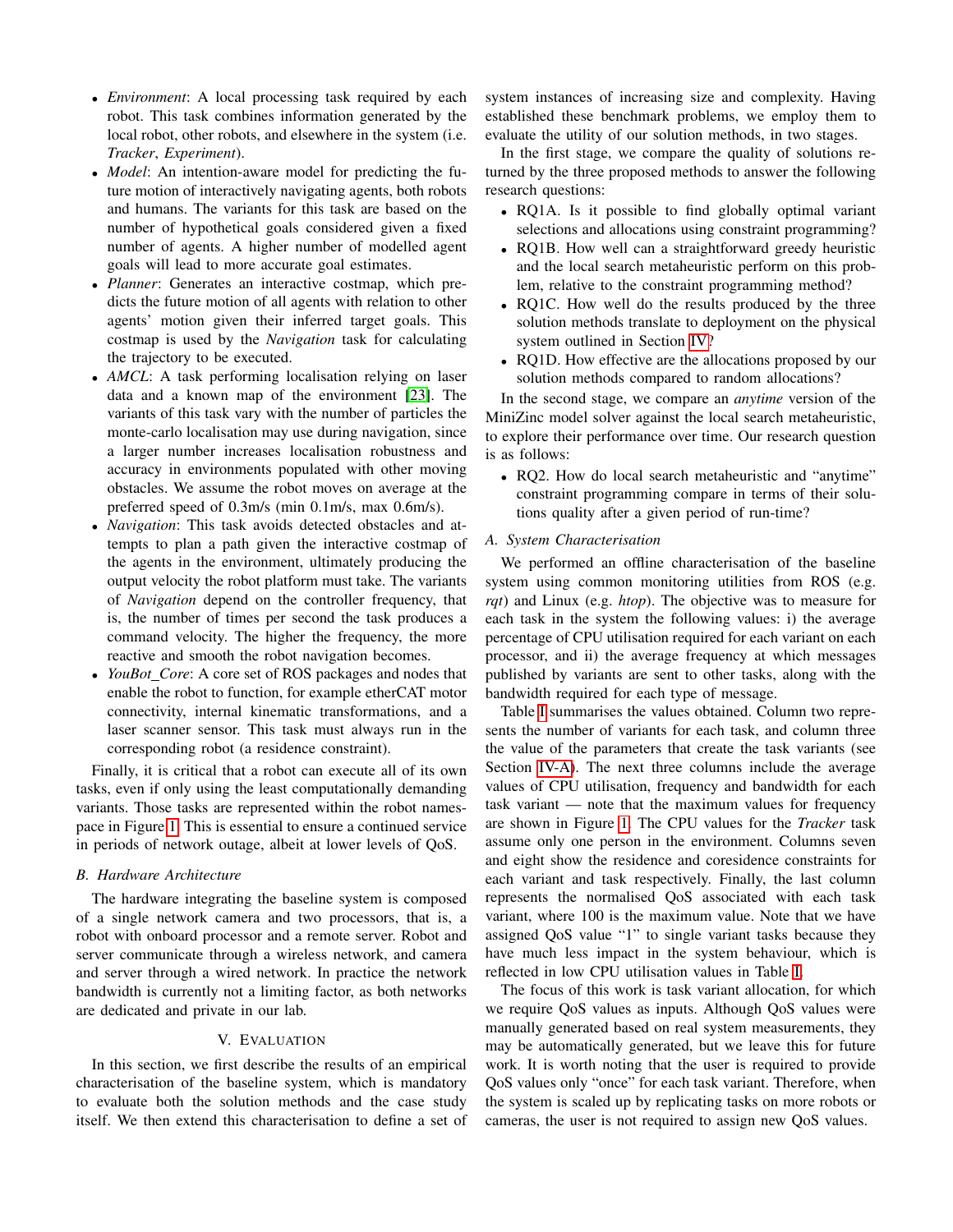<span id="page-5-1"></span>

| <b>Task</b> | <b>Variants</b> | <b>Parameters</b>            | <b>CPU</b>     | Freq $(Hz)$ | BW(KB/s)        | <b>Res</b> | <b>CoRes</b> | <b>QoS</b>   |
|-------------|-----------------|------------------------------|----------------|-------------|-----------------|------------|--------------|--------------|
| Experiment  |                 |                              |                | 10          |                 | server     |              |              |
| Tracker     |                 | Output freq. (25 20 15 10)   | 200 160 120 80 | 25 20 15 10 | 2.5 2.0 1.5 1.0 | server     |              | 100 90 70 40 |
| Environment |                 |                              |                | 10          | 0.5             |            |              |              |
| Model       |                 | Num. goals (10000 3500 4)    | 59 39 17       | 10 10 10    | 555             |            |              | 100 60 20    |
| Planner     |                 |                              |                | 10          | 0.5             |            | Navigation   |              |
| AMCL        |                 | Particles (3000 500 200)     | 66 41 19       | 2.52.52.5   | l 11            |            |              | 100 75 50    |
| Navigation  |                 | Controller freq. $(20 10 2)$ | 50 39 25       | 20 10 2     | 1 0.5 0.1       |            | Planner      | 100 67 33    |
| Youbot Core |                 |                              | 16             | 10          | 0.5             | robot      |              |              |

TABLE I: Task variants characterisation.

Finally, we specify the characteristics of the hardware used to obtain the measurements. The robot's on-board processor is an Intel Atom, 2 cores @ 1.6GHz, 2GB RAM. The server's processor is an Intel i5-3340, Quad Core @ 3.30GHz (Turbo), 16GB RAM. Note that all CPU measurements are normalised to the robot CPU capacity  $(= 100)$ . From this, we can understand why the *Tracker* instances (which have a high CPU requirement) can only run in the server, translating into a residence constraint. The networks employed are a wireless 802.11ac network at 300Mbps, and a 1Gbps Ethernet network.

## *B. System Instances*

In order to obtain more complex instances of the system, we only need to add processors (robots, servers) and/or cameras, allowing the system to cope with a more complex environment and complete more difficult challenges. As these parameters are varied, the total number of tasks and variants change accordingly, but the number of variants for each task is fixed. Table [II](#page-5-2) summarises the set of instances comprising our benchmarks, and the number of tasks and variants generated for each case — note that only one server is used for all cases.

<span id="page-5-2"></span>

| <b>Instance</b> | <b>Processors</b> | <b>Robots</b> | <b>Cameras</b> | <b>Tasks</b> | <b>Variants</b> |
|-----------------|-------------------|---------------|----------------|--------------|-----------------|
|                 |                   |               |                |              |                 |
| ◠               | า                 |               |                | Q            | 21              |
| 2               |                   |               |                | 10           | 25              |
|                 |                   |               |                | 14           | 29              |
|                 |                   |               |                | 15           | 33              |
|                 |                   |               |                | 16           | 37              |
|                 |                   |               |                | 20           | 41              |
| 8               |                   |               |                | 21           | 45              |
| Q               |                   |               |                | 22           | 49              |
| 10              |                   |               |                | 23           | 53              |

TABLE II: System instances considered

### <span id="page-5-0"></span>*C. Simulation Results: QoS Analysis*

We now analyse and compare the QoS values of solutions provided by the three proposed methods (since these are simulation results, we call them expected values). Remember that the allocation of more powerful variants translates into higher global QoS values, and strongly correlates with improved overall system behaviour. For example, switching from the least to most powerful variant of the *Tracker* task (QoS values 40 and 100, Table [I\)](#page-5-1) actually provides more accurate and faster tracking of people in the environment. This in turn provides the Planner and Model tasks with better data, improving the robots ability to navigate (e.g. avoiding collisions).

<span id="page-5-3"></span>

Fig. 2: Expected QoS for greedy heuristic (GH), local search (LS), and constraint programming (CP). Server capacity = 400.

We execute Python programs implementing the three proposed methods for the instances described in Table [II.](#page-5-2) Answering RQ1A, we found that constraint programming finds the globally optimal solution for all instances analysed. In other words, for each instance this method provides the allocation of task variants to processors with the best possible average QoS and minimum CPU usage. Since constraint programming provides the best possible QoS, we normalise the QoS provided by the greedy and local search methods to the optimum. Figure [2](#page-5-3) shows results comparing the three methods — note that values for LS are actually the average of three independent runs considering the amount of time used by CP. Therefore, answering RQ1B, we observe that LS and GH achieve an average of 15% and 47% less QoS than CP respectively.

Since we maintain the server capacity  $(= 400)$  across all instances analysed, the problem becomes more constrained as the total number of variants increases. As an example, CP solves Instance1 allocating the most powerful variants for all tasks. However for Instance10, all tasks need to use less powerful variants in order to satisfy the CPU capacity constraint (e.g. the four *Tracker* tasks use the least powerful).

## *D. Analysis of Case Study Behaviour*

Having obtained the simulation results, our next step is to validate that the expected QoS values obtained via simulation match the behaviour of the real system. To do this, we performed experiments for instances 1-6 from Table [II](#page-5-2) in our case study environment. For each instance, we configured the allocation of task variants to processors computed by the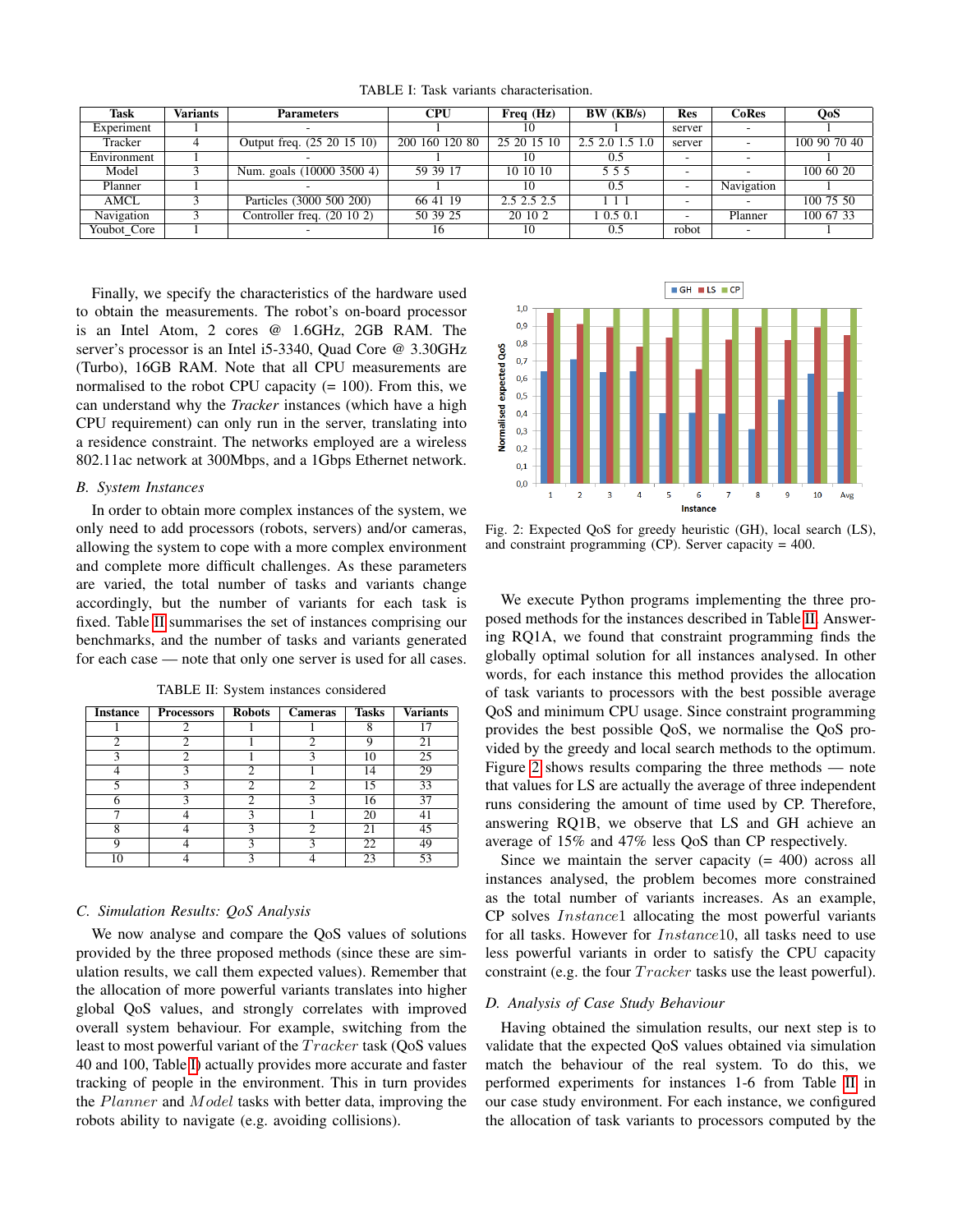<span id="page-6-1"></span>

Fig. 3: Measured QoS for greedy heuristic (GH), local search (LS), constraint programming (CP), and random allocations (RA). Error bars represent the deviation from the expected QoS values.

<span id="page-6-2"></span>solution methods — note that only a single human agent is present in the environment for all experiments. Then, the measured QoS value for each instance and method is obtained by applying the following formula:

$$
QoS_{measured} = \sum_{\tau_i \in T} QoS_{v_j^i} \times \frac{F_{v_j^i}^o}{F_{v_j^i}^e}
$$
 (8)

where  $QoS_{v_j^i}$  is the expected QoS value for task variant  $v_j^i$ as predicted by our solution methods,  $F_{v_j^s}^o$  is the observed frequency of messages produced by  $v_j^i$  on the real system and  $F_{v_j^i}^e$ is the expected frequency associated with  $v_j^i$  (Table [I\)](#page-5-1). These two frequencies can differ due to overloaded processors (for infeasible solutions) and/or approximation errors in the system characterisation. Therefore, this frequency ratio determines the effectiveness of a task variant in the real system.

Figure [3](#page-6-1) shows the results. The black error bar for each column denotes the difference between measured QoS (top of column) obtained with Equation [8,](#page-6-2) and expected QoS (error bar upper end) obtained by simulation. Answering RQ1C, the measured QoS values for local search, constraint programming and the greedy heuristic only deviate by 8%, 7% and 5% on average respectively from the expected values. This result validates the accuracy of our methodology.

Finally, we also examined the system behaviour considering random allocations of task variants to processors. Figure [3](#page-6-1) also includes these results (RA), where each bar actually corresponds to the average QoS of three randomly generated allocations. Answering RQ1D, we see how the measured QoS values for random allocations deviate much more from the expected ones, by an average of 22%, than those for the proposed solution methods. The reason is that our solution methods produced feasible allocations for the six instances analysed (i.e. satisfying system constraints), thus differences are only due to approximation errors in the system characterisation. However, some of the random allocations produced infeasible solutions, which translated into overloaded processors and therefore larger differences with the expected values.

In summary, constraint programming improves by  $16\%$ , 41%, and 56% on average over local search metaheuristic, greedy heuristic and random allocations respectively.

## <span id="page-6-0"></span>*E. Anytime Approaches*

We now consider task allocation using the MiniZinc model solver *Gecode* and the local search metaheuristic as *anytime algorithms*, where the best allocation currently known can be returned at any point during their execution. This is particularly important if we are to allocate variants in larger systems or at run-time. The two algorithms approach the problem differently, because using *Gecode* requires a two-pass procedure where each objective is optimised in turn, whereas the local search metaheuristic attempts to optimise both objectives simultaneously. Therefore, the relative performance of the two algorithms is of interest.

The experiments were performed on a 2.7GHz Intel Core i5 iMac with 16GB RAM, which gives similar solution times to those presented above. We first ran *Gecode* to completion against each benchmark instance. We selected the smallest two instances that resulted in significant runtimes, which were Instance 7 (approximately 25 seconds) and 8 (550 seconds).

We then executed *Gecode* and local search with increasing timeout values, to evaluate how the solutions they found improved over time. Figures [4a](#page-7-0) and [4b](#page-7-0) show typical results. The graphs show two objectives: firstly, the Quality of Service objective as defined by Equation [1,](#page-1-3) and secondly the Utilisation objective as defined by Equation [2.](#page-1-4) Each intermediary result is from an independent run of the algorithms, avoiding the problem of autocorrelation. All results in Figure [4](#page-7-0) are normalised to ideal ("1"), which represents: i) for QoS values, the QoS of using the most powerful variants; ii) for CPU utilisation, unutilised processors (free capacity of 100%).

These graphs illustrate a clear trend that answers RQ2: MiniZinc produces superior results in the same amount of time, and is our preferred anytime solution method. Promisingly, it also produces high quality results within a short timeframe, which may enable dynamic optimisation in the future and also increases our confidence in its ability to scale to larger systems. Local search produces feasible solutions with better utilisation values (more free capacity) in a short amount of time, however our case study architects are primarily concerned with QoS. As our local search algorithm is implemented in Python, it may be argued that MiniZinc has an unfair advantage in that its solvers are written in C; however, the highly optimised nature of constraint solvers is actually a strong argument in favour of adopting them, particularly as they improve through continuous development over time.

The fifth value for local search QoS in Figure [4a](#page-7-0) is lower than the preceding and following values, which suggests that there is a certain amount of variance in the results produced by local search, based on the seed provided. To measure the variance, we repeated the experiment ten times using local search, and present the results in Figure [4c.](#page-7-0) This underlines the fact that the performance of local search is quite variable, although it generally makes steady progress over time.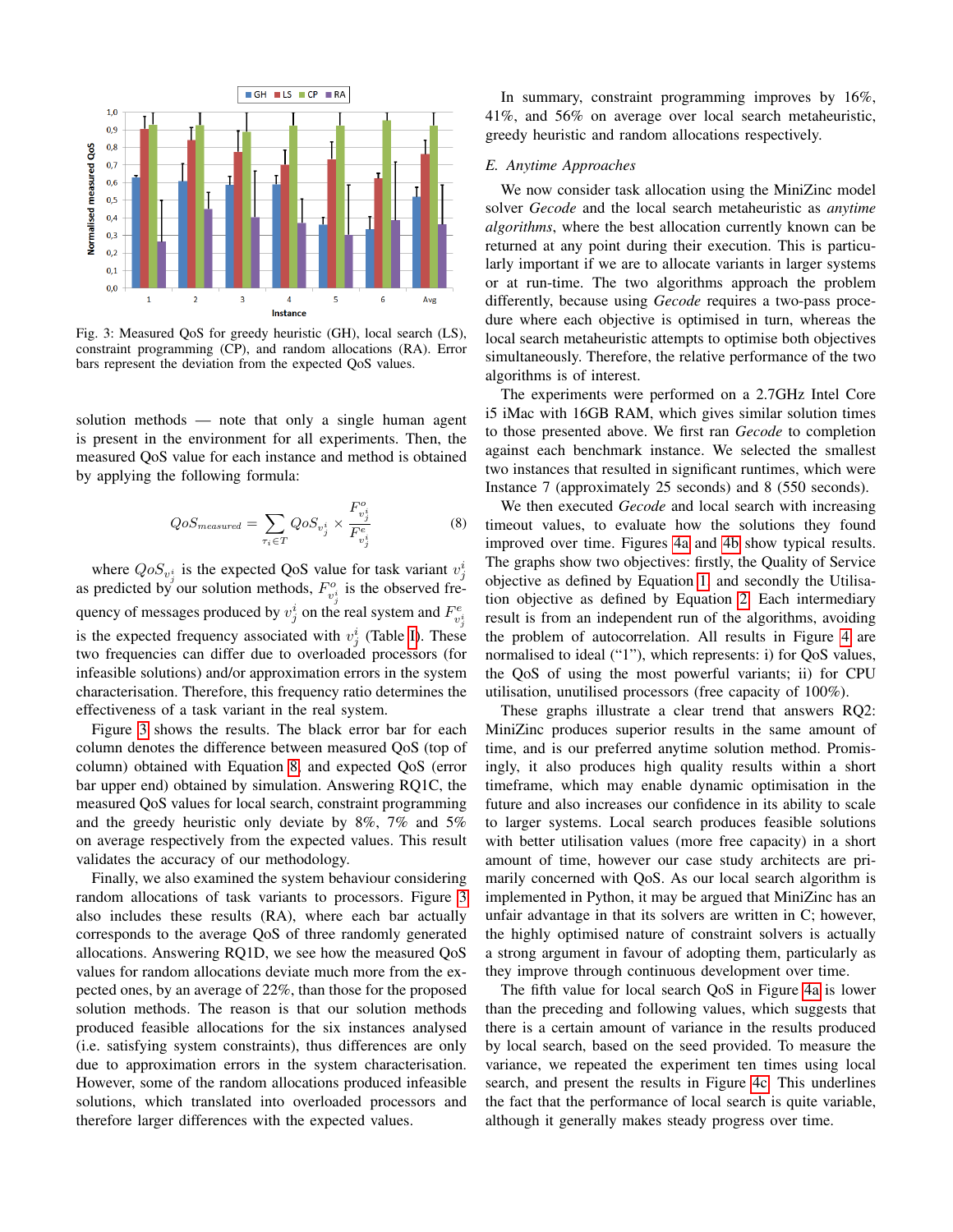<span id="page-7-0"></span>

Fig. 4: Anytime results: (a) Instance 7; (b) Instance 8; (c) Distribution on Instance 7 with 10 Repetitions.

## VI. RELATED WORK

Much work has been performed in the area of task allocation in distributed robotics, where different types of optimisation problems have been addressed. A comprehensive taxonomy can be found in [\[12\]](#page-8-15), which in turn is based on an earlier taxonomy [\[8\]](#page-8-16). According to these taxonomies, the task variant allocation problem presented in this paper falls in the category of Cross-schedule Dependencies (XD), that is, the effective utility of each individual task-agent allocation depends on both the other tasks an agent is performing, and the tasks other agents are performing. Several types of system configurations are supported within this category  $-$  e.g. MT-SR-IA considers multi-task robots (MT), single-robot tasks (SR), and instantaneous tasks assignment (IA). Furthermore, problems in this category can be formulated with different types of mathematical models. In our case, we use a special form of knapsack formulation (Section [II\)](#page-1-5). Below we outline key related work in distributed robotics falling in the same category, highlighting how our work differs from past research.

The first difference arises from the number of tasks and agents considered. Prior work based on the linear assignment problem [\[22\]](#page-8-17) assumes a single task per agent [\[20,](#page-8-18) [16,](#page-8-19) [15,](#page-8-20) [14\]](#page-8-1). In our case, the number of tasks is equal to or greater than the number of agents (and the number of variants is greater still). A second point is related to the number of agents simultaneously completing tasks. In [\[6,](#page-8-21) [27,](#page-8-22) [2\]](#page-8-23) several agents are required, which is a subset of our problem. Another consideration is that our system is fully heterogeneous, i.e. all tasks and processors may be different. Some past work does assume heterogeneous tasks and multiple instances of every task [\[19\]](#page-8-24), but does not consider different variants of the same task, which is the principal addition to the problem here.

Aleti et al. [\[1\]](#page-8-25) provide a high-level general survey of software architecture optimisation techniques. In their taxonomy, our work is in the problem domain of design-time optimisation of embedded systems. We explore optimisation strategies that are both approximate and exact. We evaluate our work via both benchmark problems and a case study. In terms of the taxonomy in [\[1\]](#page-8-25) our work is particularly wideranging.

Finally, Huang et al. [\[10\]](#page-8-26) consider the selection and placement of task variants for reconfigurable computing applications. They represent applications as directed acyclic graphs of tasks, where each task node can be synthesised using one of four task variants. The variants trade off hardware logic resource utilisation with execution time. Huang et al. use an approximate optimisation strategy based on genetic algorithms to synthesise the task graph on a single FPGA device.

To summarise, no existing work in the robotics field addresses all of the considerations that our proposal does, i.e. a constrained, distributed, heterogeneous system with more tasks than nodes and different variants for the tasks.

# VII. CONCLUSION

We have addressed a unique generalisation of the task allocation problem in distributed systems, with a specific application to robotics. We advocate the use of task variants, which provide trade-offs between QoS and resource usage by employing different algorithms and/or taking advantage of heterogeneous hardware. We have presented a mathematical formulation of variant selection and assignment, and evaluated three solution methods on instances from a problem generator based on a robotics case study. We conclude that our solution methods are very effective in selecting and allocating variants such that QoS is optimised and resource usage minimised. We find high-quality solutions that translate well to real systems, providing a useful tool for the system architect.

## ACKNOWLEDGMENTS

This work was supported by the AnyScale Applications project under the EPSRC grant EP/L000725/1, and partially by the EPSRC grants EP/F500385/1 and EP/K503058/1, and the BBSRC grant BB/F529254/1. We thank Ornela Dardha for her valuable help in the problem formulation.